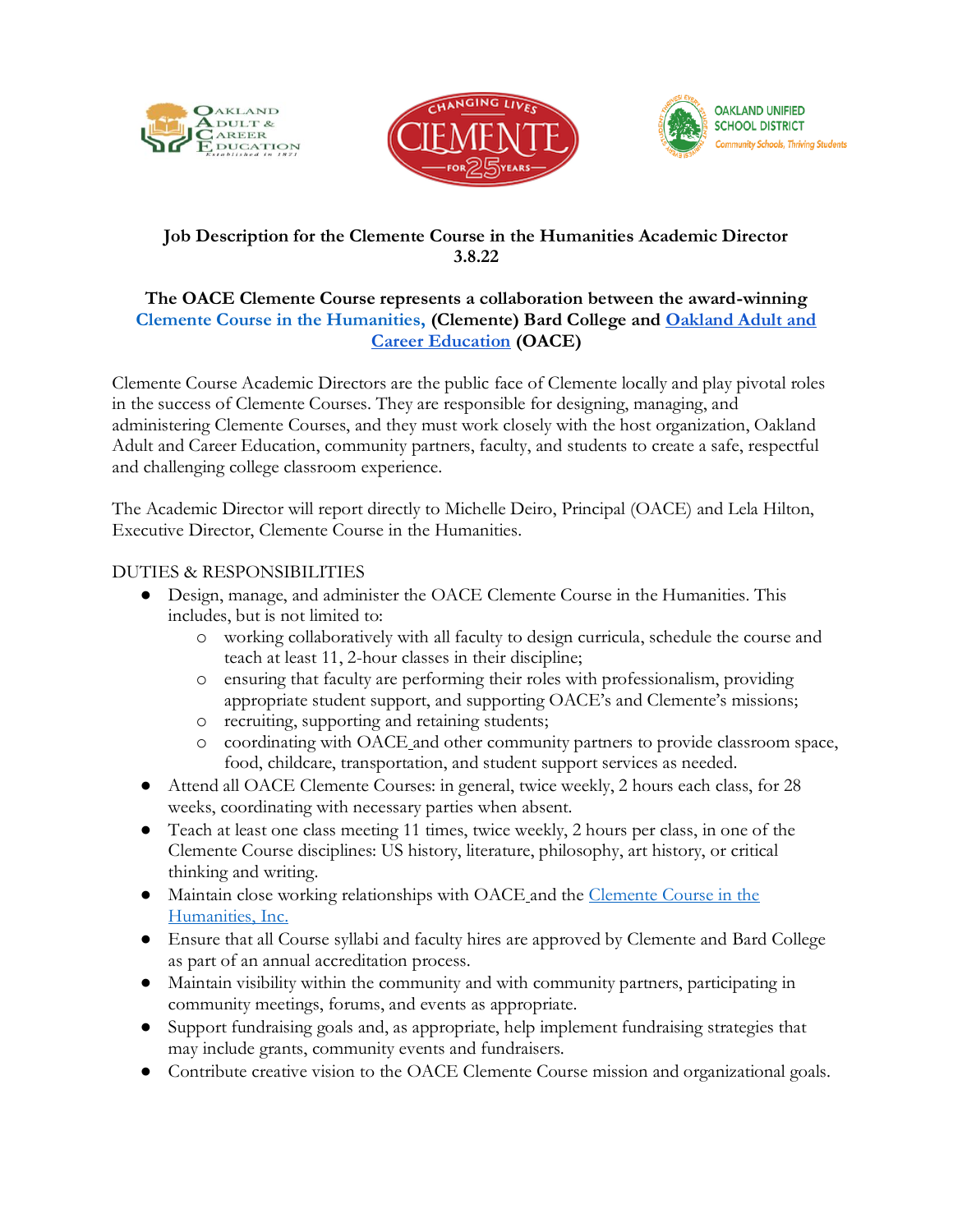## QUALIFICATIONS

- At minimum, a Master's degree in a humanities-related field plus significant work experience teaching adult, non-traditional, students.
- Demonstrated project management and leadership skills .
- Demonstrated dedication to the humanities, social justice, and education.
- Excellent communication skills, both written and verbal.
- Highly organized, motivated, and able to work independently as well as in a leadership role.
- Creative, collaborative, and flexible
- Comfortable working in community and public settings with diverse groups of people.
- Experience working with underserved groups and the social service organizations that support them.
- Demonstrated ability to work with community members, city/county government, businesses, nonprofits, teachers, and students.
- Basic proficiency in computer software applications (e.g., MS Office Suite, Adobe, Google Apps, etc.), social media platforms, and basic web design. Preferable experience with  $A/V$ technology.
- Must be able to work nights and some weekends.
- Must be able to work from home as well as in person on site.
- Must be able to attend the annual Clemente Academic Directors' meeting in mid May, online or in person as determined by Covid safety protocols. (Travel and lodging stipends will be provided as needed.)

●

**Compensation:** \$18,000 for an average of 8-10 hours a week. This will be a contract position with the Clemente Course in the Humanities renewed annually.

To apply, please send the following to the Clemente/OACE hiring committee  $\%$ lela@clementecourse.org.

- 1) A resume *with contact information for two professional references: one should be from someone who knows your teaching skills (e.g. Dean, Department Chair) and another should be from someone who knows your project management and leadership skills.*
- 2) A cover letter that describes:
	- i) Why you would be a good fit at Clemente/OACE as Academic Director
	- ii) How you have supported improved student achievement for underrepresented students
	- iii) Ways you have participated in a professional learning community
- 3) Two sample assignments in your discipline—one focused on reading and one focused on writing—that are appropriate to our target audience: non-traditional adult learners.

The interview process will include:

- Informational interview with Clemente's Executive Director
- Submission of resume, cover letter, and sample assignments
- Formal interview with the Clemente/OACE Hiring Committee

OACE and Clemente are equal opportunity employers and do not discriminate on the basis of sex, race, color, creed, religion, national origin, sexual orientation (including gender identity), pregnancy, age, marital status, military status, disability, genetic information, or any other characteristic protected by law.